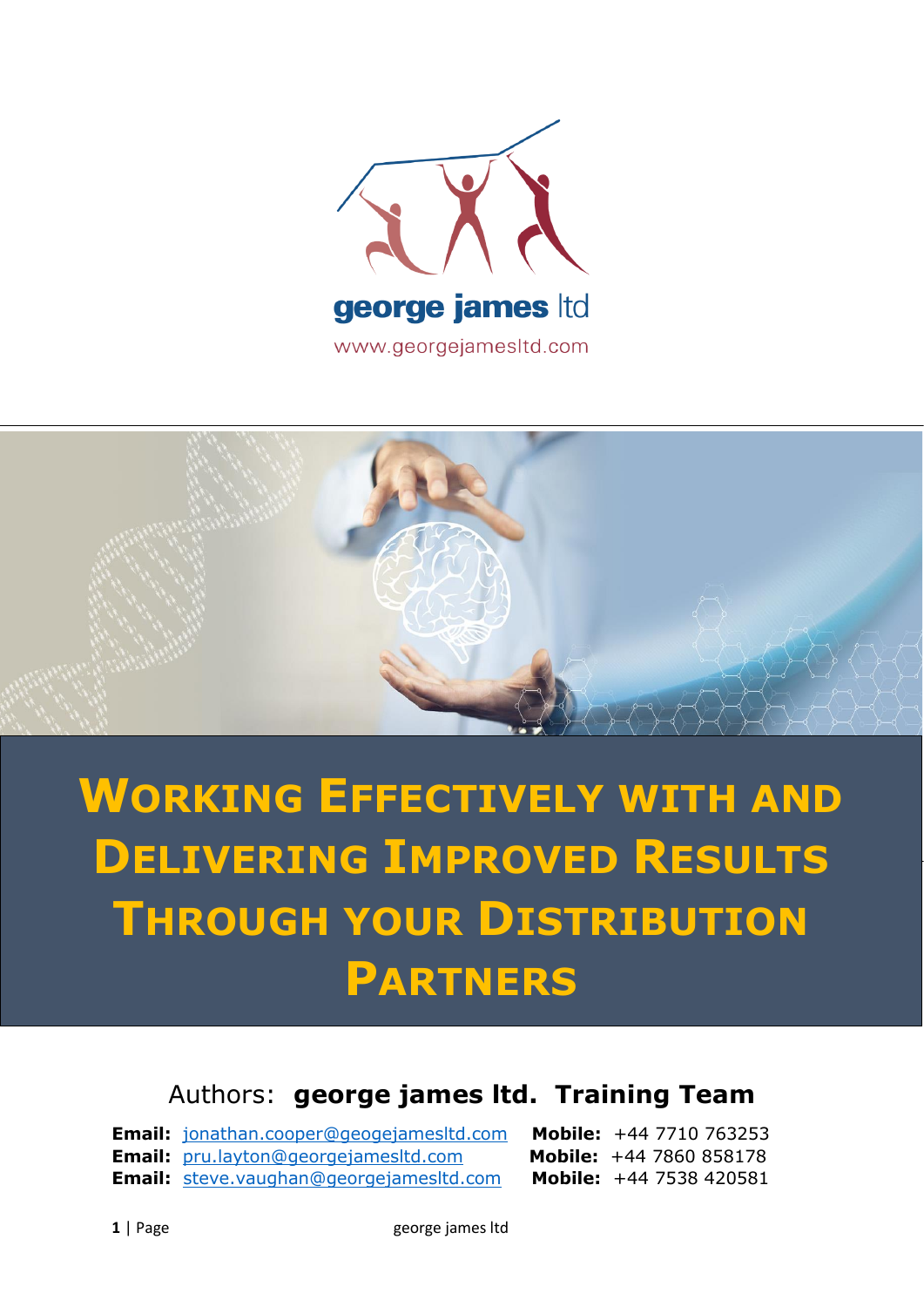

## **Working Effectively with and Delivering Improved Results through your Distribution Partners**

Many manufacturers of scientific and life science instruments and consumables sell their product and services through distribution partners. There are many reasons why such businesses choose to use distribution partners; for example, to reach distant markets, to improve coverage and to access target accounts. Channel Partners: whether they be distributors, agents, manufacturers reps or value-added resellers (collectively hereafter referred to as Channel Partners) vary in size of business, focus and expertise.

Traditionally, manufacturers of lab and life science products selling through Channel Partners employ dedicated sales and support staff to manage such relationships, taking care of such important factors as contracts, performance reviews, and appointing (and if absolutely necessary, terminating) distributors.

Increasingly, when working with our customers in delivering sales training, we have observed that, whilst matters of contractual agreements and performance remain the responsibility of dedicated Channel Partner Managers, supporting and working with the partner "in the field" is now becoming the responsibility of more and more territory sales and support people. These salespeople have their own DIRECT sales territory to cover and are now being asked to work with Channel Partners, supporting INDIRECT sales. To do this effectively requires a different set of skills, knowledge, and behaviours!



The following 5 hints and tips are designed to help those territory salespeople who are now additionally working with Channel Partners especially if they haven't received any formal channel management training. The hints and tips are written from the perspective of the manufacturer's salesperson.

1. **Influencing rather than telling!** When you are working with a distribution partner, for example on a sales opportunity, it is important to remember that, whilst you should aim to work together, the distributor salesperson does not report to you. They will take their direction from their own sales leadership. Instead, try to use influencing skills; for example, give suggestions, make recommendations, and, if appropriate, take the opportunity for coaching. Try and empathise with your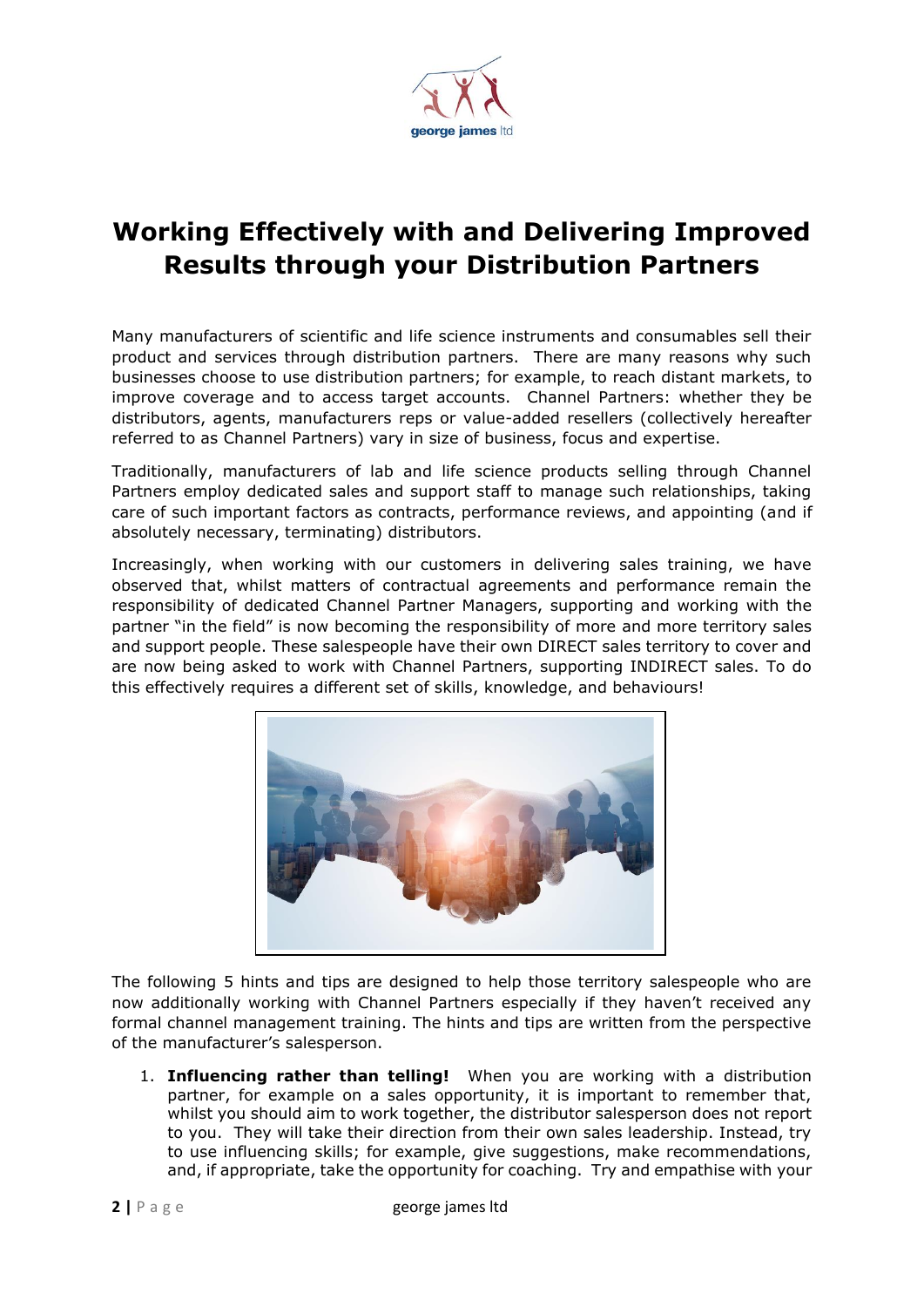

partner by putting yourself in their shoes; what would you find most useful if you were doing their job?

- 2. **Seek to build trust.** When you start to work with distributors, there is often some mutual wariness and, potentially, a lack of trust. This is especially the case if the distributor is selling in the same market as you the direct salesperson! Building trust takes time. Look for areas of "quick wins"; these may initially be small points, but, in time, they will build up mutual trust and respect. Remember small acts will over time help to build mutual trust. One way could be to pass on a sales lead to a Channel Partner when you feel they are best placed to win the sale. Always seek to do what you say and deliver on agreed commitments. And remember, whilst trust can take a long time to build, it can be destroyed in a moment!
- 3. **Don't be afraid to say No**. Sometimes, when working with distributors, our Channel Partners may ask for something we just can't do. A special price, for example, or preferential treatment when the situation or the processes don't allow for it. In these cases, you shouldn't be afraid to say "No". However, if you do have to say no, then, if possible, give the reasons why; in other words, "no, for these reasons". Sometimes it might be appropriate to say "no, but I can do this". Some Channel Partners will keep pushing until you do say no and will respect and trust you all the more when you do so for good reason…facts, data, validated information are convincing and ensure a more rational discussion.



- 4. **Have a plan when making joint sales calls**. When visiting customers together with a distributor salesperson (or, perhaps in the current situation, making a Zoom or Teams joint call), it's important to have a clear plan beforehand. For example, if the objective of the call is to close a sale, it might be appropriate for the distributor salesperson to handle all commercial aspects, whilst you the manufacturer salesperson deals with technical matters. Experienced buyers will seek to exploit any differences between the distributor and manufacturer salespeople to their advantage! If possible, role play the call with a colleague to try and anticipate any difficult objections or concerns. And remember to see things through the eyes of the customer; will they understand your working relationship and, most importantly, who is their "go to" contact!
- 5. **Manage the channel partners expectations!** When you are working in support of many Channel Partner salespeople, as well as covering your own direct territory (if you have one), it is important to manage the partners expectations in terms of